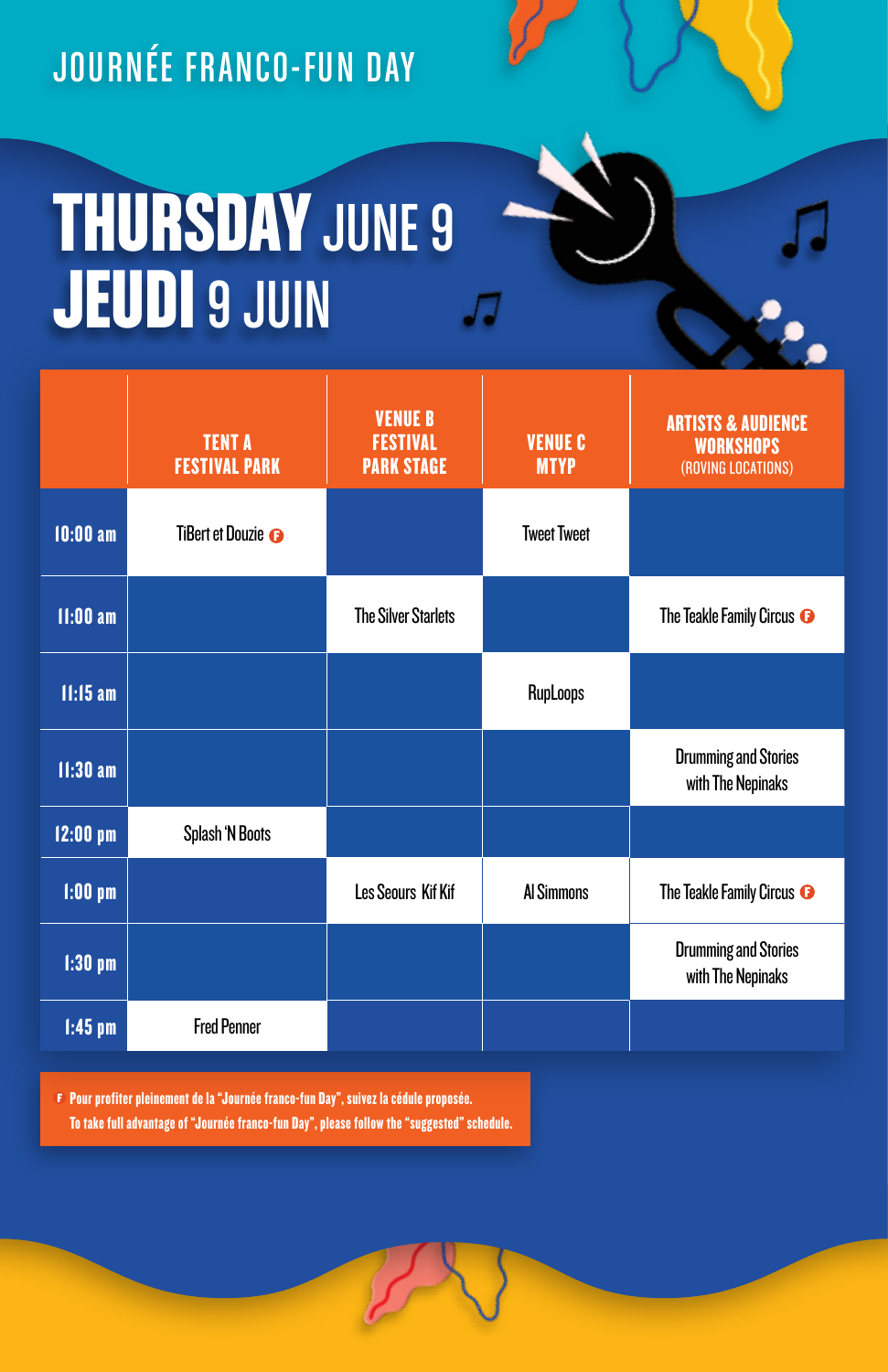## FRIDAY A JUNE 10

|            | <b>TENT A</b><br><b>FESTIVAL PARK</b> | <b>VENUE B</b><br><b>FESTIVAL</b><br><b>PARK STAGE</b> | <b>VENUE C</b><br><b>MTYP</b> | <b>ARTISTS &amp; AUDIENCE</b><br><b>WORKSHOPS</b><br>(ROVING LOCATIONS) |
|------------|---------------------------------------|--------------------------------------------------------|-------------------------------|-------------------------------------------------------------------------|
| $10:00$ am | Coffieman                             |                                                        |                               |                                                                         |
| $10:30$ am |                                       |                                                        | <b>Tweet Tweet</b>            |                                                                         |
| $11:00$ am |                                       | <b>Kif Kif Sisters</b>                                 |                               | The Teakle Family Circus                                                |
| $11:15$ am |                                       |                                                        | <b>RupLoops</b>               |                                                                         |
| $11:30$ am |                                       |                                                        |                               | <b>Drumming and Stories</b><br>with The Nepinaks                        |
| $12:00$ pm | <b>Fred Penner</b>                    |                                                        |                               |                                                                         |
| $1:00$ pm  |                                       | <b>The Silver Starlets</b>                             | <b>Al Simmons</b>             | The Teakle Family Circus                                                |
| $1:30$ pm  |                                       |                                                        |                               | <b>Drumming and Stories</b><br>with The Nepinaks                        |
| $2:00$ pm  | Splash 'N Boots                       |                                                        |                               |                                                                         |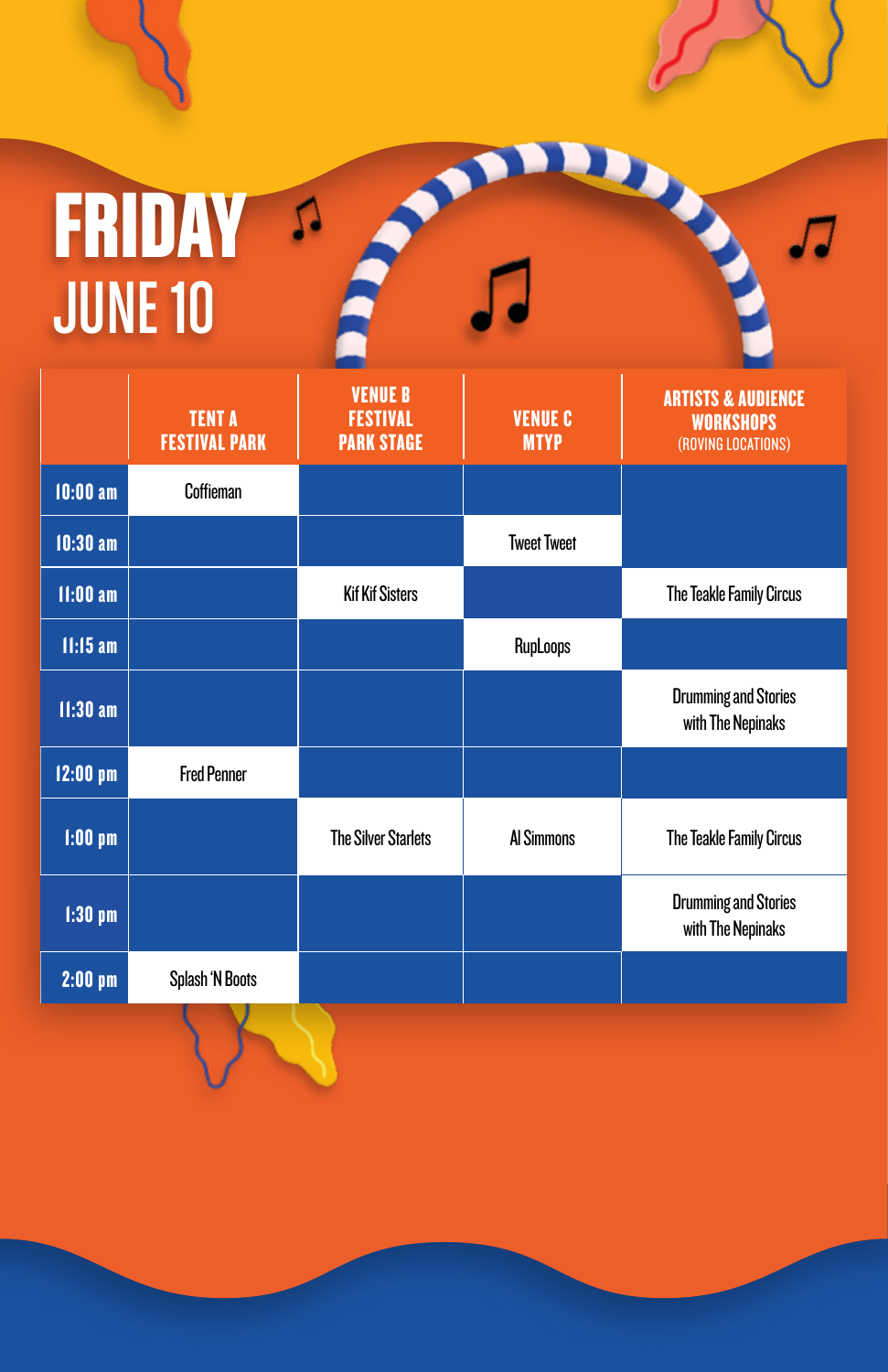## **SATURDAY** JUNE 11

|                    | <b>TENT A</b><br><b>FESTIVAL PARK</b> | <b>VENUE B</b><br><b>FESTIVAL</b><br><b>PARK STAGE</b> | <b>VENUE C</b><br><b>MTYP</b> | <b>ARTISTS &amp; AUDIENCE</b><br><b>WORKSHOPS</b><br>(ROVING LOCATIONS) |
|--------------------|---------------------------------------|--------------------------------------------------------|-------------------------------|-------------------------------------------------------------------------|
| $11:00$ am         | <b>Korean Cultural Association</b>    |                                                        |                               |                                                                         |
| $12:00$ pm         |                                       | <b>Kif Kif Sisters</b>                                 | <b>Al Simmons</b>             |                                                                         |
| $1:00$ pm          | <b>Fred Penner</b>                    |                                                        |                               | <b>Drumming and Stories</b><br>with The Nepinaks                        |
| $1:30$ pm          |                                       |                                                        | Ruploops                      |                                                                         |
| $2:00$ pm          |                                       | <b>The Silver Starlets</b>                             |                               |                                                                         |
| $2:15$ pm          |                                       |                                                        | <b>Tweet Tweet</b>            |                                                                         |
| $3:00~\mathrm{pm}$ | Splash 'N Boots                       |                                                        |                               | <b>Drumming and Stories</b><br>with The Nepinaks                        |
| $3:30~\mathrm{pm}$ |                                       |                                                        | <b>Al Simmons</b>             |                                                                         |
| $4:00$ pm          |                                       | <b>Kif Kif Sisters</b>                                 |                               |                                                                         |